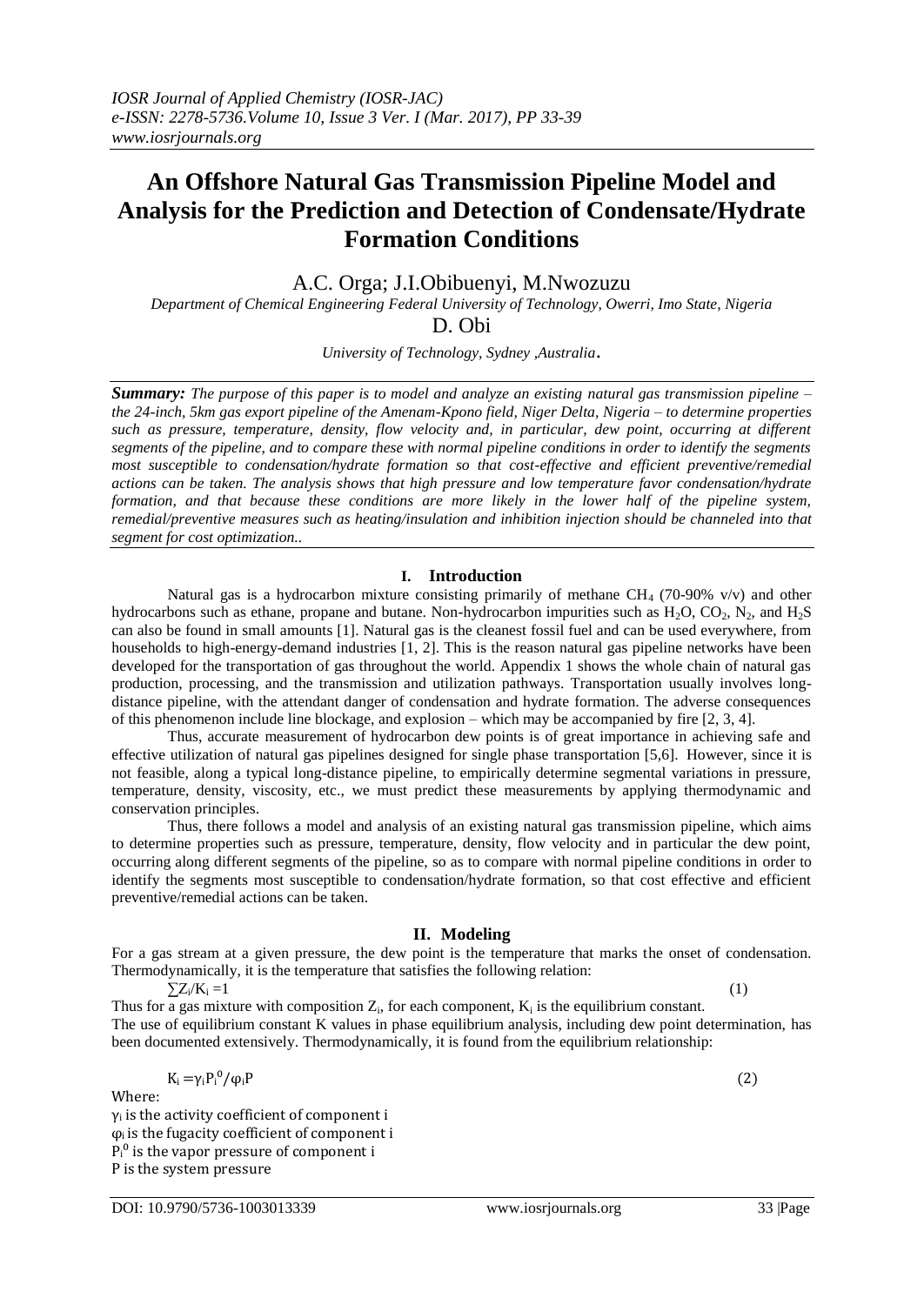For non-polar hydrocarbon mixtures, such as in this case, γi=1, hence the equation becomes:  $K_i = P_i^0 / \varphi_i P$  (3)

 $Pi^0$  is given in terms of the Antoine equation as:

$$
\log P = A - B / (T + C) \tag{4}
$$

Sometimes the natural logarithm is used instead of the base-10 logarithm, or Celsius temperature is used instead of Kelvin. A, B, and C are Antoine constants.

The fugacity coefficient of component i in a mixture, φi, is calculated from the equation:

$$
RT \ln \phi i = \int_{V}^{\infty} \left( \left\{ \frac{\partial P}{\partial n i} \right\}_{T, V, n j \neq i} - \frac{RT}{V} \right) dV - RT \ln Zn = \int_{0}^{P} Vi - \frac{RT}{P} dP
$$
 (5)

where  $V_i$  is the partial molar volume of component i in the mixture.

To evaluate equation 5 above requires the knowledge of the PVT behavior of the system in analytical form: the so-called Equation of State (EoS). Usually the cubic Soave-Redlich-Kwong (SRK) and Peng-Robinson (PR) EoS are used [7.8]. The parameters of the equations are shown in Table 1 below:

## Table 1: SRK and PR EoS equations/parameters

**5R**  
\n
$$
P = \frac{RT}{V - b} - \frac{a}{V(V + b)}
$$
\n
$$
a = 0.42748 \frac{(RT_c)^2}{P_c} a(T)
$$
\n
$$
a(T) = [1 + m(1 - T_r^{0.5})]^2
$$
\n
$$
m = 0.48508 + 1.55171 \cdot \omega - 0.15613 \cdot \omega^2
$$
\n
$$
T_r = \frac{T}{T_c}
$$
\n
$$
b = 0.08664 \frac{RT}{P_c}
$$
\n
$$
a = 0.0778 \frac{RT_c}{P_c}
$$
\n
$$
a = 0.0778 \frac{RT_c}{P_c}
$$
\n
$$
b = 0.0778 \frac{RT_c}{P_c}
$$

In this case, several mixing rules have been employed to depict the parameters a and b of a cubic EoS for mixtures. The traditional Van der Waals one-fluid mixing rules stipulate the parameters of a mixture through the following expressions:

$$
a_M = \sum_{i} \sum_{j} z_i z_j (a_i a_j)^{0.5} (1 - K_{ij}),
$$
  
\n
$$
b_M = \sum_{i} z_i b_i,
$$
\n(6)

where  $z_i$  and  $z_i$  represent the mole fractions of components i and j in the mixture and kij is the binary interaction parameter – usually recovered by using the experimental data. For natural gas mixtures, kij=0. As the traditional van der Waals mixing rules fail to model the excess Gibbs energy over a wide range of pressures, further improvements in the mixing rules are required. The following rules account for this:

(i) Mixing Rules of Huron and Vidal (HV)

DOI: 10.9790/5736-1003013339 www.iosrjournals.org 34 |Page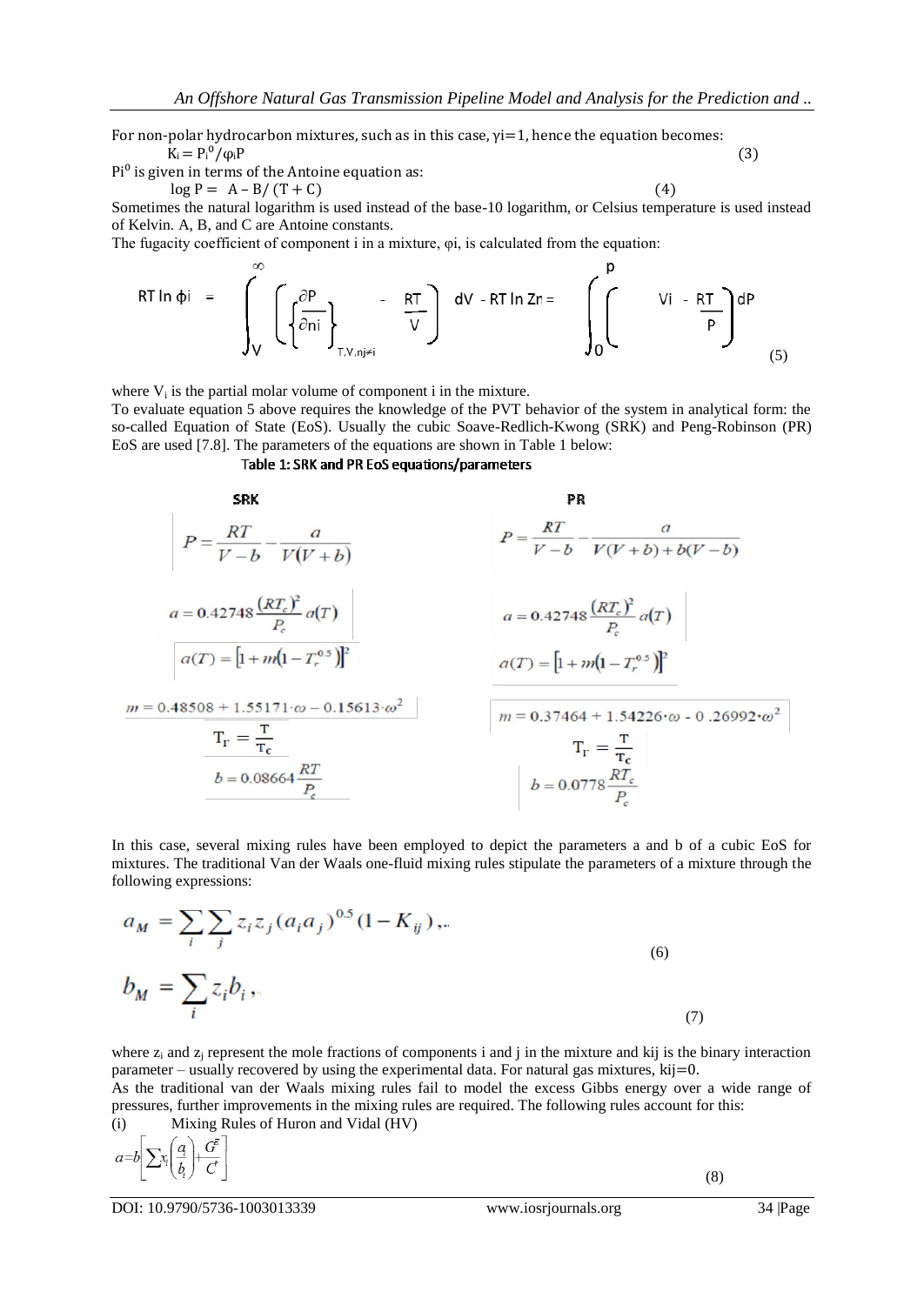(ii) The linear combination of Huron-Vidal and Michelsen Models (LCVM)

$$
a = bRT \left[ \left( \frac{\lambda}{C^*} + \frac{1-\lambda}{q_1} \right) \frac{G^E}{RT} + \frac{1-\lambda}{q_1} \sum_i x_i \ln \left( \frac{b}{b_i} \right) + \sum_i x_i \ln \left( \frac{a_i}{b_i RT} \right) \right]
$$
(9)

(iii) Predictive Soave-Redlich-Kwong Model (PSRK)

$$
a = bRT \left[ \sum_{i} x_{i} \frac{a_{i}}{b_{i}RT} + \frac{1}{A_{0}} \left( \frac{G^{E}}{RT} + \sum_{i} x_{i} \ln \left( \frac{b}{b_{i}} \right) \right) \right]
$$
(10)

In the above relations GE is the excess Gibbs energy; Co and Ao are EOS-dependent parameters. For the PRSV EoS, their values are -0.62323 and -0.64663 respectively.  $\lambda$  is an adjustable parameter that determines the relative importance of the combined rules. Suggested values are 0.36 for the original UNIFAC for low pressure systems, and values in the range from 0.65 to 0.75 for the modified UNIFAC for high pressure systems; b is the same in the above mixing rules as in the van der Waals mixing rule.

In the past, gas pipeline networks were designed based on simple formulas such as Weymouth and Panhandle<sup>[10,11]</sup>, but in recent years, the use of engineering softwares such as PRO II and HYSYS has increased. In general, for the prediction of flow rate, pressure and temperature variation of gas along pipelines, three equations of mass, momentum and energy balance are solved simultaneously. These equations for a pipeline with angle  $\theta$  from horizontal are as follows[8].

 $\cdot$  .

Mass balance equation

$$
\frac{\partial \rho}{\partial t} + \frac{\partial (\rho u)}{\partial x} = 0 \tag{11}
$$

Momentum balance equation

$$
\frac{\partial(\rho u)}{\partial t} + \frac{\partial(\rho u^2 + P)}{\partial x} = -\rho g \sin \theta - 2 \frac{f \rho u |u|}{D}
$$
\n(12)

Energy balance equation

$$
q\rho A dx = \frac{\partial}{\partial t} \left[ (\rho A dx \left( C_v T + \frac{u^2}{2} + gz \right) \right] \qquad + \frac{\partial}{\partial x} \left[ (\rho A u dx \left( C_v T + \frac{u^2}{2} + gz + \frac{P}{\rho} \right) \right]
$$

In the above equations, the density of the real gas can be estimated as follows:

$$
\rho = \frac{P}{ZRT} \tag{14}
$$

## **III. Simulation**

A range of numerical methods, such as explicit and implicit finite difference, the method of characteristics and the method of lines can be used to solve the equations above. At steady state these partial differential equations are converted to ordinary differential equations, and an initial value method such as Euler or Runge-Kutta can be used for the calculation of pressure and temperature along the pipeline. In HYSYS software, the explicit finite difference method is used for dynamic gas pipeline calculations, while the Euler method is used for steady state gas pipeline calculations. Thus, using the PRO II and HYSYS software, along with the EoS equation and parameters of Table 1 above, equations 1 to 14 are solved with the following inputs(Table 2):

(13)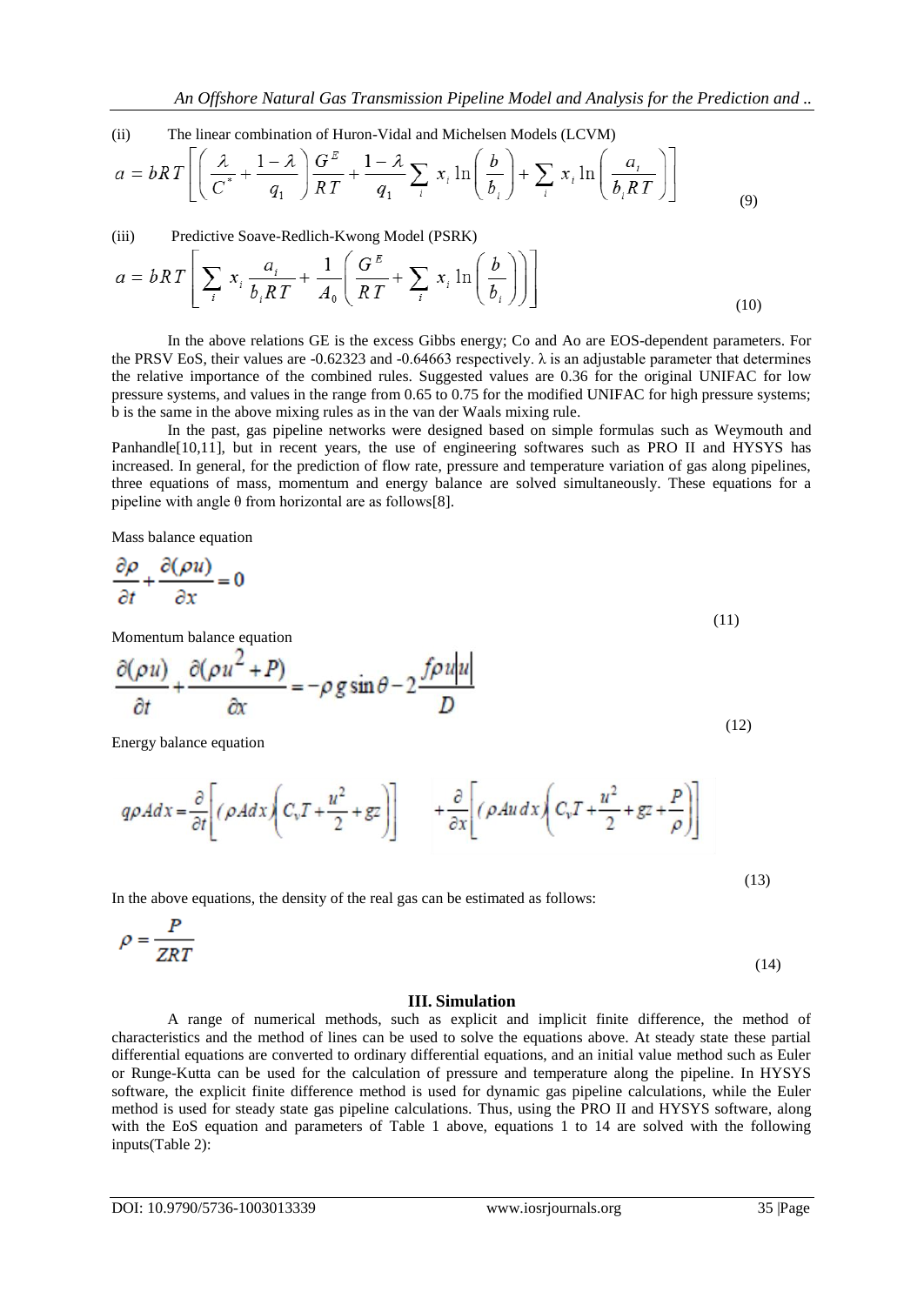## **Table 2: Pipeline Parameters**

Pipe

Nominal external diameter (mm): 622.2 Nominal wall thickness (mm): 20.7

Profile (Pipe Profile input file) Elevation  $(m)$ : 0 Horizontal distance (m): 540 Overall heat transfer coeff (W/m<sup>2</sup>K): 38.36935 Number of divisions/segments: 30

#### **Operating Conditions**

Gas flow rate (MMSCFD): 749.8656 Inlet temperature (°C): 60 Inlet pressure (bar): 147.5 Ambient temperature (°C): 15

#### **Gas Properties**

Gas gravity  $(kg/m^2)$ : 0.182 Gas specific heat capacity (J/kg.K): 2170

| g/mole | mole %    |
|--------|-----------|
| 28.013 | 0.09      |
| 44.01  | 0.48      |
| 16.043 | 81.05     |
| 30.07  | 9.57      |
| 44.997 | 5.38      |
| 58.124 | 1.30      |
| 58.124 | 1.36      |
| 72.151 | 0.19      |
| 72.151 | 0.33      |
| 86.178 | 0.26      |
|        | NORI USSE |

# **IV. Results and Analysis**

Table 3 below is the output of the simulation showing the pressure, temperature, velocity, density and dew point profiles along the natural gas pipeline.

Table 3: Simulation Results

Elevation

| Pipeline | Horizontal | relevant |          |                      |       |                      |               |
|----------|------------|----------|----------|----------------------|-------|----------------------|---------------|
| Length   | Distance   | to inlet | Pressure | Temperature Velocity |       | Density              | dew point     |
| (km)     | (km)       | (m)      | (bar)    | $(^{\circ}C)$        | (m/s) | (kg/m <sup>3</sup> ) | $(^{\circ}C)$ |
| o        | ο          | o        | 147.5    | 60                   | 7.69  | 22.84                | 19.12849      |
| 0.022    | 0.022      | o        | 147.5    | 59.33                | 7.67  | 22.89                | 19.06045      |
| 0.043    | 0.043      | o        | 147.5    | 58.67                | 7.65  | 22.94                | 18.99336      |
| 0.065    | 0.065      | o        | 147.49   | 58.02                | 7.64  | 22.99                | 18.9272       |
| 0.086    | 0.086      | o        | 147.49   | 57.38                | 7.62  | 23.04                | 18.86191      |
| 0.108    | 0.108      | o        | 147.49   | 56.75                | 7.61  | 23.09                | 18.79764      |
| 0.13     | 0.13       | o        | 147.49   | 56.13                | 7.59  | 23.13                | 18.73432      |
| 0.151    | 0.151      | о        | 147.49   | 55.52                | 7.57  | 23.18                | 18.67196      |
| 0.173    | 0.173      | o        | 147.48   | 54.92                | 7.56  | 23.23                | 18.61054      |
| 0.194    | 0.194      | o        | 147.48   | 54.32                | 7.54  | 23.28                | 18.54902      |
| 0.216    | 0.216      | o        | 147.48   | 53.74                | 7.53  | 23.32                | 18.48953      |
| 0.238    | 0.238      | o        | 147.48   | 53.16                | 7.51  | 23.37                | 18.42993      |
| 0.259    | 0.259      | o        | 147.47   | 52.6                 | 7.5   | 23.41                | 18.37239      |
| 0.281    | 0.281      | o        | 147.47   | 52.04                | 7.49  | 23.46                | 18.31476      |
| 0.302    | 0.302      | o        | 147.47   | 51.49                | 7.47  | 23.5                 | 18.25809      |
| 0.324    | 0.324      | o        | 147.47   | 50.94                | 7.46  | 23.55                | 18.20136      |
| 0.346    | 0.346      | o        | 147.47   | 50.41                | 7.44  | 23.59                | 18.14667      |
| 0.367    | 0.367      | o        | 147.46   | 49.88                | 7.43  | 23.63                | 18.09189      |
| 0.389    | 0.389      | o        | 147.46   | 49.36                | 7.42  | 23.67                | 18.03815      |
| 0.41     | 0.41       | o        | 147.46   | 48.85                | 7.4   | 23.72                | 17.98537      |
| 0.432    | 0.432      | o        | 147.46   | 48.35                | 7.39  | 23.76                | 17.93355      |
| 0.454    | 0.454      | 0        | 147.46   | 47.85                | 7.38  | 23.8                 | 17.88166      |
| 0.475    | 0.475      | o        | 147.45   | 47.37                | 7.37  | 23.84                | 17.83186      |
| 0.497    | 0.497      | o        | 147.45   | 46.88                | 7.35  | 23.88                | 17.78093      |
| 0.518    | 0.518      | o        | 147.45   | 46.41                | 7.34  | 23.92                | 17.7321       |
| 0.54     | 0.54       | o        | 147.45   | 45.94                | 7.33  | 23.96                | 17.68315      |
| 0.99     | 0.99       | o        | 147.41   | 30.83                | 6.94  | 25.32                | 16.08715      |
| 1.98     | 1.98       | o        | 147.32   | 23.1                 | 6.73  | 26.07                | 15.25238      |
| 2.97     | 2.97       | o        | 147.24   | 19.14                | 6.63  | 26.47                | 14.8196       |
| 3.96     | 3.96       | 0        | 147.16   | 17.12                | 6.58  | 26.67                | 14.59752      |
| 4.95     | 4.95       | o        | 147.07   | 16.09                | 6.56  | 26.77                | 14.48387      |

These values are represented in Figures 1 to 5 below, respectively: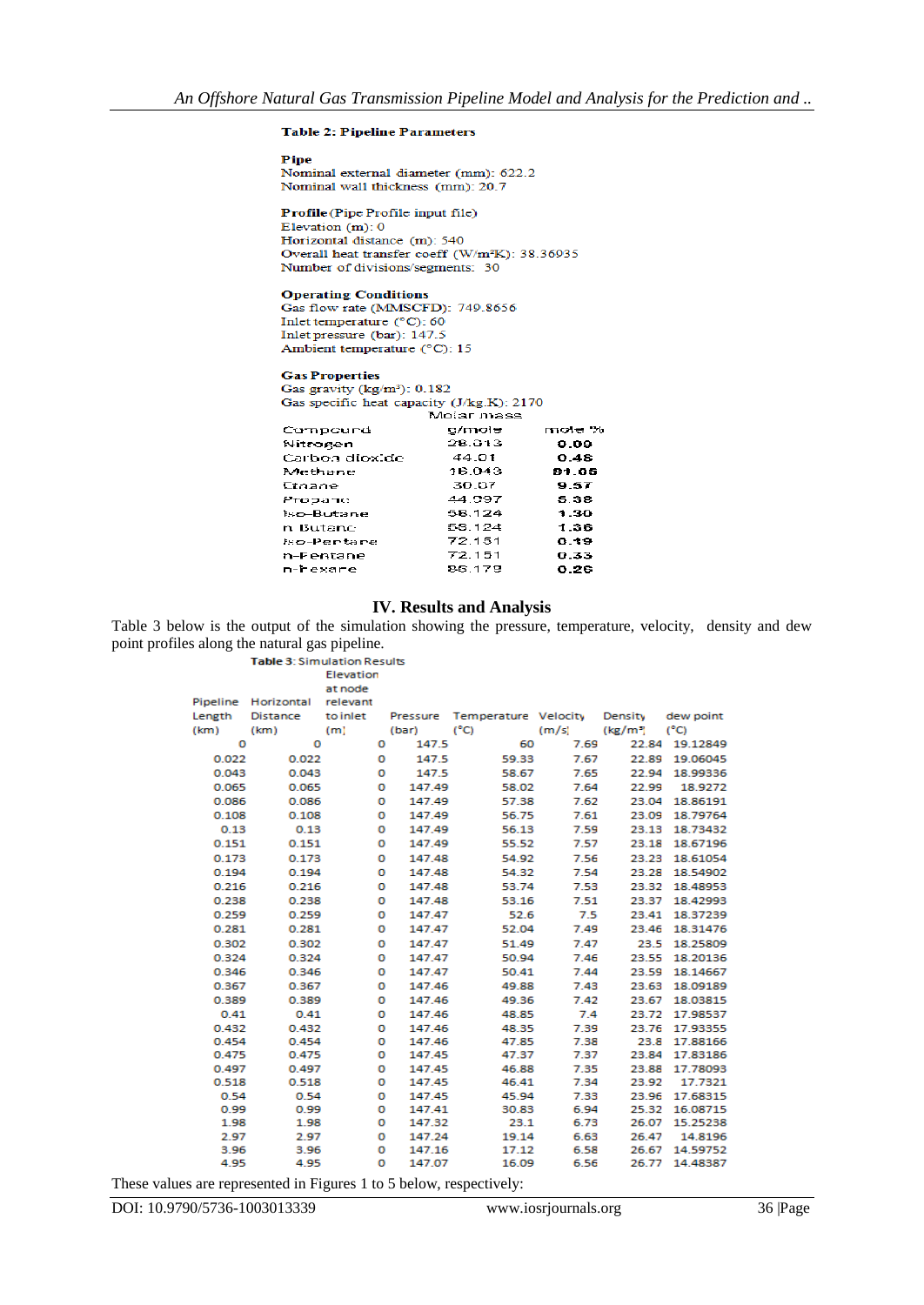

Fig.4: density profile in a natural gas transmission pipeline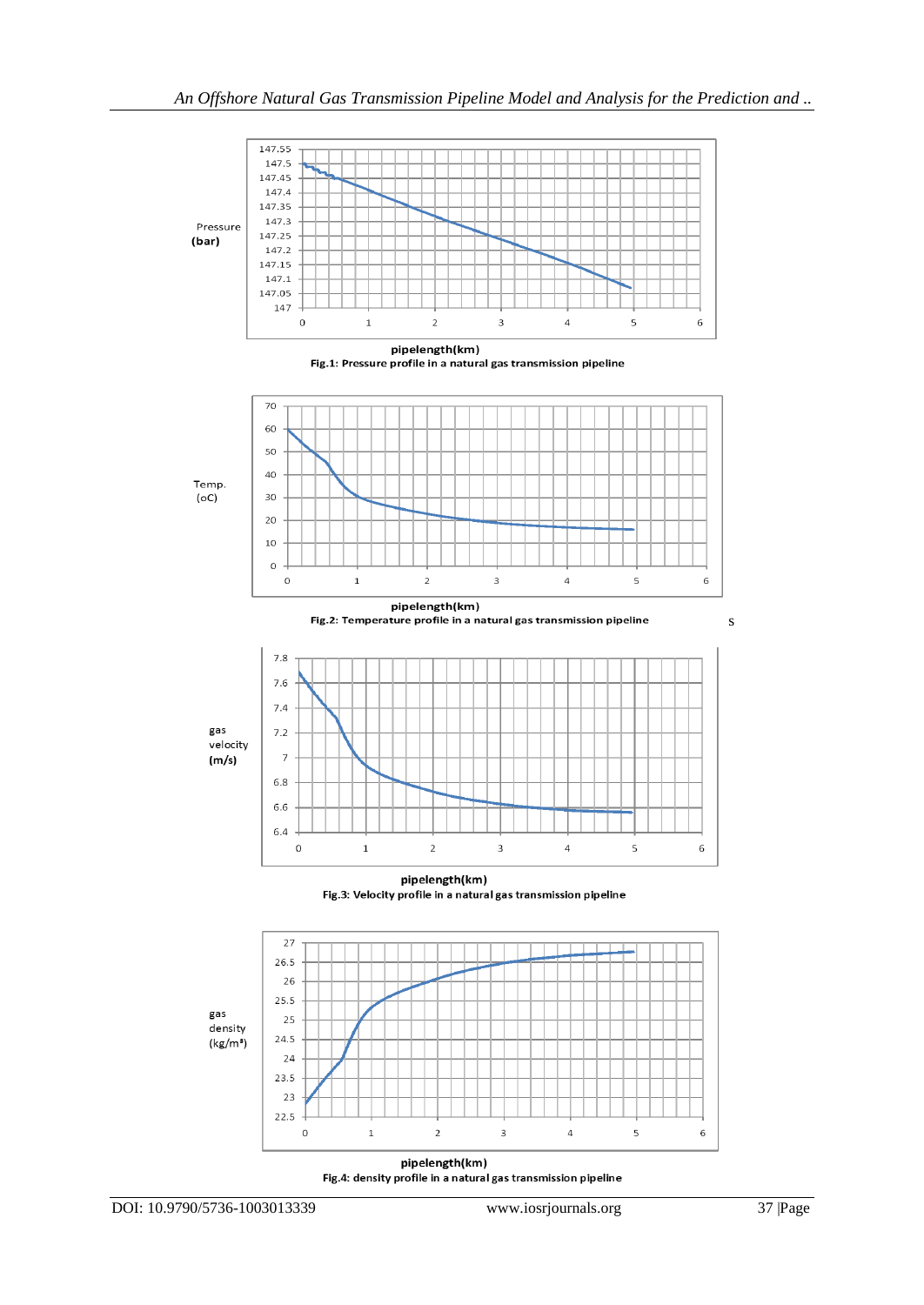

Fig.5: dew point profile in a natural gas transmission pipeline

The figures show that while the pressure, temperature, velocity and dew point profiles decrease with increasing distance of the pipeline from the point of departure, the density increases.

Fig.6 compares the gas temperature and dew point profiles of a natural gas transmission pipeline.



pipelength(km) Fig.6: comparative plots of gas temperature and dew point profiles in a natural gas transmission pipeline

This shows that the difference between the two is greater at high temperature regions and less at low temperature regions. This trend was also observed with increasing gas density, as shown in Fig.7:



density(kg/m<sup>3</sup>) Fig.7: comparative plots of gas temperature and dew point profiles with gas density in a natural gas transmission pipeline